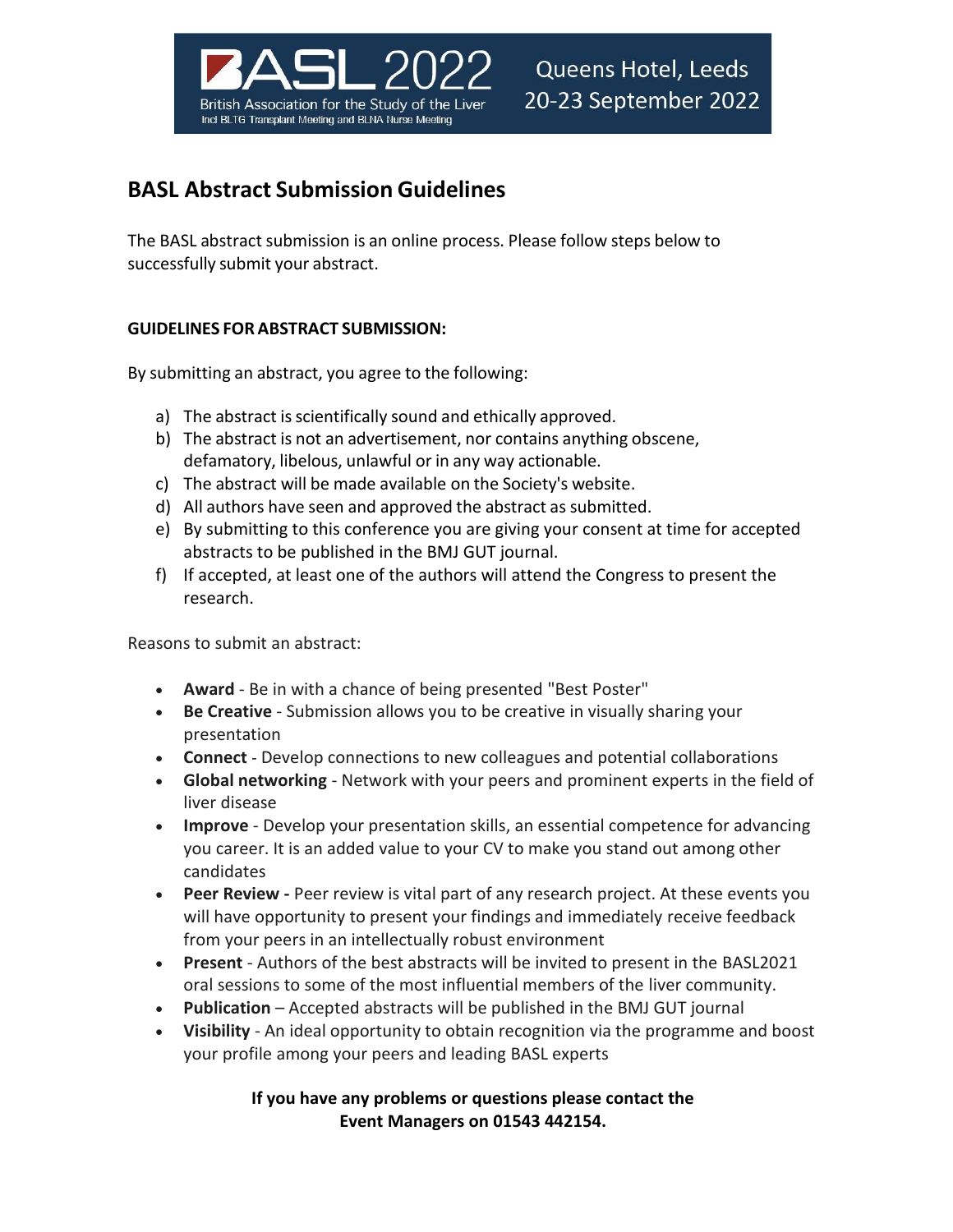

Please read the following requirements carefully before submitting your abstract:

- 1. Entries should be related to the field of hepatology or gastroenterology.
- 2. You are allowed a maximum number of **400 words** in the abstract body. This does not include the title which can be up to **75 words**.
- 3. The 'Full title' should be presented sentence case (**not in title case or block capitals**), i.e. only the first letter of the title or appropriate terms such as abbreviations or proper nouns should be upper case.
- 4. One table, figure, image and reference document can be uploaded with your abstract and will not count towards your word count total.
- 5. Each abstract should be submitted in one of the following categories: *Alcohol & metabolic liver disease; Auto immune liver disease; Basic science; Cancer; Cirrhosis & its complications; Clinical service development; COVID and the liver; Health Inequalities; Nursing & AHP; Other; Sustainable Hepatology; Transplantation or Viral hepatitis*.
- 6. It is best to type your abstract straight into the online submission form, or alternatively paste the text from a word-processed document. Please use the symbol font for special characters. You can use the buttons to add formatting.
- 7. Please do not include author details in the body of the abstract or in the abstract title. You will be asked to provide author details within the submission process. By default you will be set as the  $1<sup>st</sup>$  Author, but you can change this on the authors page, and add as many additional authors as you like in the order in which you would like them to appear
- 8. Once you click the 'submit' button, the online submission page will change to a submission confirmation page and you will immediately receive a confirmation email and log in details. If you do not receive this, please email [steve@basl.org.uk](mailto:steve@basl.org.uk)
- 9. Abstracts will be judged by a selected panel of reviewers from each category and choose those accepted.
- 10. Once your abstract is submitted, **no further changes can be made** and will be the version sent on for publication in the BMJ GUT journal if accepted so **PLEASE CHECK IT CAREFULLY**
- 11. By submitting to this conference you are giving your consent at time for accepted abstracts to be published in the BMJ GUT journal.
- 12. Authors will be notified of the results w/c 1<sup>st</sup> August 2022

### **Abstracts must be submitted by 9am Monday 27 th June 2022.**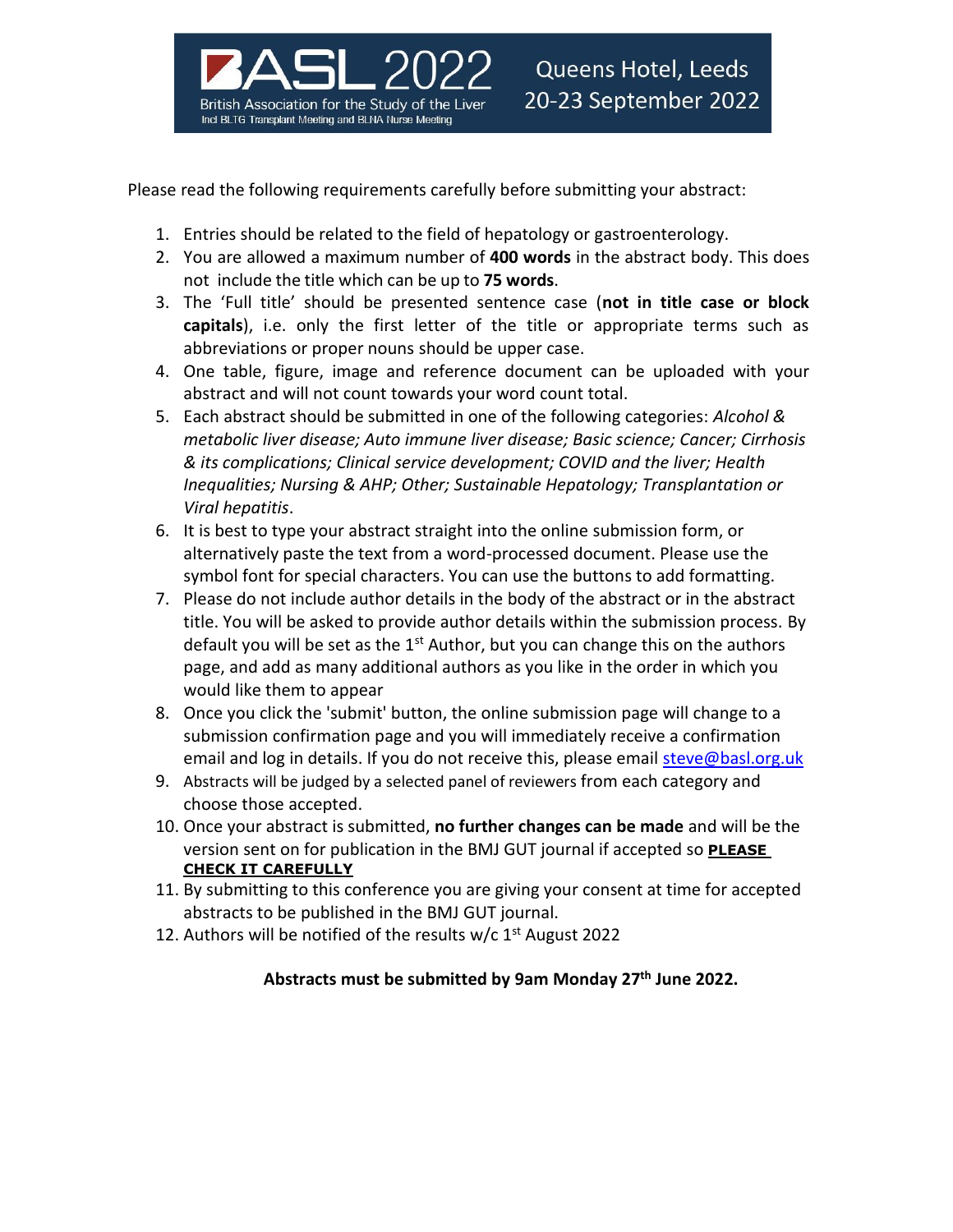

## **GUIDELINES FOR ABSTRACT FORMAT:**

The title of the abstract should encompassthe hypothesis you are testing or the nature of your investigation.

In general, the abstract should follow the format of introduction, methods, results and discussion.

The first paragraph should concisely outline the background to the research and why the research needed to be undertaken – hypothesis testing or lack of data in a certain area.

The second paragraph should detail the methods you have used to generate your data. Full details of non-standard abbreviations should be given the first time it is used. Methods should flow from the most important/widely used method to the least.

The next section requires clear expression of your results. Quantitative data should always be included with the associated unit of measurement (e.g. ng/ml, % of control), where possible. The use of the word 'significant' should only be used in association with data that has been assessed for significance, with P<0.05, using an appropriate statistical test. The nature of the test can be outlined in the poster/oral. A figure or table may be included

The final section should concisely outline your main findings, either in the form of a summary or a conclusion. Please refrain from stating that further research is necessary.